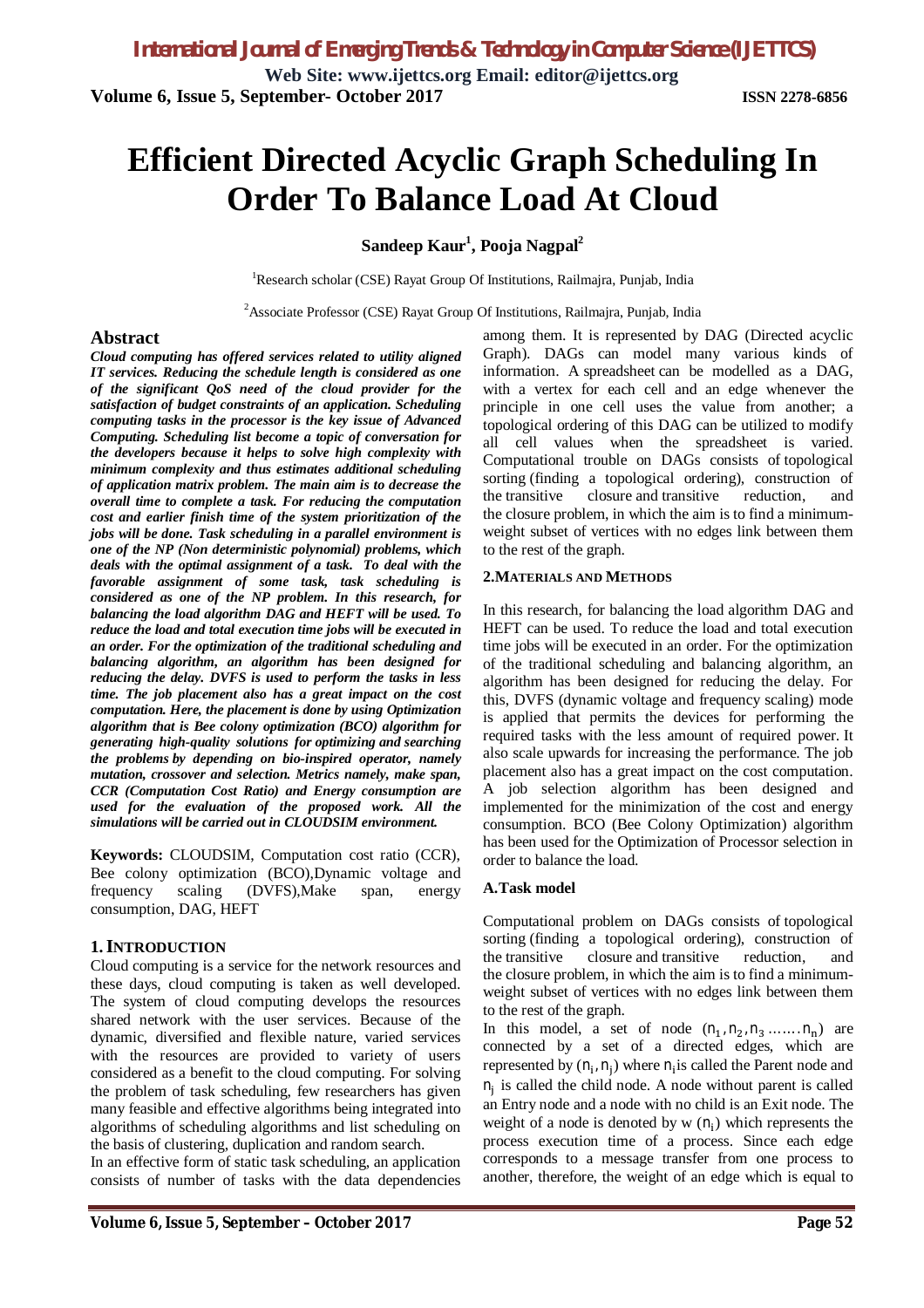# **Web Site: www.ijettcs.org Email: editor@ijettcs.org**

the message transmission time from node  $n_i$ ton<sub>j</sub>. Thus, w  $(n_i, n_j)$  becomes zero when n<sub>i</sub>andn<sub>j</sub>are scheduled to the same processor because intra processor communication time is negligible compared with the inter processor communication time.

The granularity of DAG is

| $f(F) = min_{x=1W} {f(x)}$              | (1) |
|-----------------------------------------|-----|
| The DAG coarse grain is                 |     |
| $f(L) \geq 1$                           | (2) |
| The grain of the task can be written as |     |
| $F_x = \max \{F(k_x)F(L_x)\}$           | (3) |
| And the DAG's Granularity is            |     |
| $F(F) = max_{x=1y} {F_x}$               | (4) |
| The DAG's fine grain is introduced as   |     |

 $F(F) \leq 1$ 

#### **B.HEFT (Heterogeneous Earliest Finish Time)**

HEFT calculates the rank value for each task nodes on the basis of task nodes mean computational cost and the communication cost among the task nodes. The task node order series is produced by sorting all task nodes as per the decreasing order of rank value. The selection of task nodes can be executed one by one from the order list and transfers to the equivalent server that reduces the finish time of task node. The algorithm is viable and simple, and its time complexity is " $O(n^2 * k)$ ", in which the number of task nodes is *n*; and *k* is the definite number of servers.

#### **C.BCO(Bee Colony Optimization) Algorithm**

The Bee Colony Optimization is taken from the bee's behaviour in nature. The actual objective for BCO is the creation of multi agent system for solving the different combinatorial optimization issues. The system of bee is known as an example for the organized team work performing well with the coordinated interaction, labour division, coordination, specialized individuals, simultaneous task performance, and well-knit communication [43]. Bee colony consists of different types of bees as defined below:

- The Queen's responsibility is with the laying eggs for the novel colonies that can be produced.
- The Drones are the males of the hive with the responsibility for mating with Queen. It is the alone role presented in hives and they are later discarded from the colony with their down fall.
- The worker bees are the females in the hive. They are considered as the main building blocks for the hives. The workers built the honey bee comb with cleaning, maintaining, guarding, feeding the drones and queen.



**Figure 1**. Traditional load balancing problem

#### **3.SIMULATION MODEL**

This section explains the work flow of the proposed algorithm in the form of flowchart.

The diagram 1 shows a tradition problem of load balancing and the cost computation. ------>arrow represents a child node.

Multiple ----> arrows represents multiple parents. As for example, Node 7 has three parents namely 2, 5, 3. Placing node 7 above of node 8 who has only 2 parents 3 and 4 will produce more delay into the architecture. The steps required to complete the proposed work are listed below:



**Figure 2.**Proposed Methodology Flowchart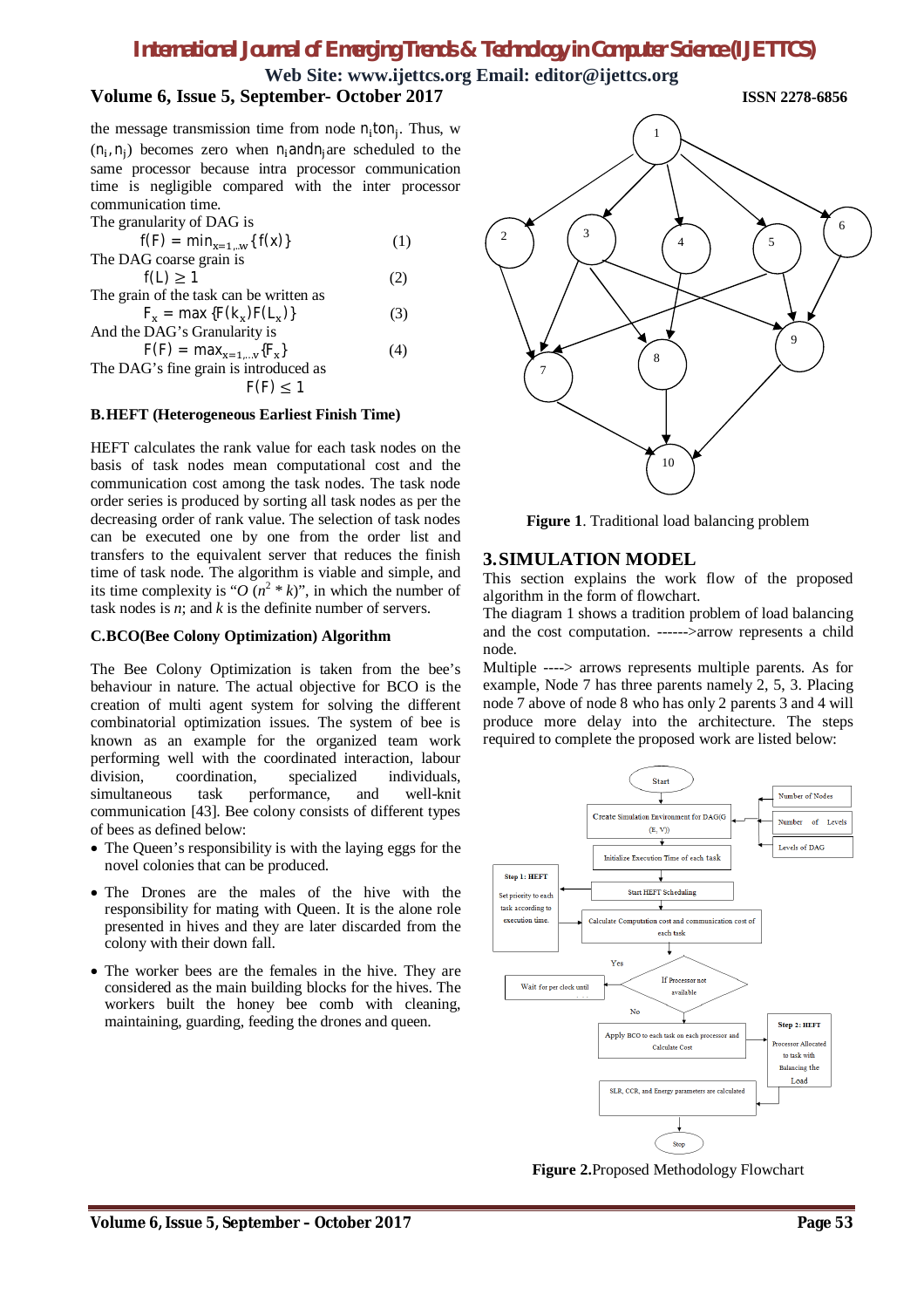**Web Site: www.ijettcs.org Email: editor@ijettcs.org Volume 6, Issue 5, September- October 2017 ISSN 2278-6856**

**Step 1:** A simulation environment for directed acyclic graph (DAG) has been created by using number of node and number of levels.

**Step 2:** Execution time for each task has been assign. It is time required by the system to execute its task.

**Step3:** Use HEFT scheduling to set the priority to each task according to their execution time.

Step4: Calculate the performance parameters like computation cost and communication cost of each task.

Step5: If process is available then apply Bee colony optimization (BCO) algorithm to each task on each processor and thus calculate performance parameters like Cost. Otherwise wait for per clock until processor is not available.

**Step 6:** After applying BCO algorithm processor allocate the task with load balancing and thus QoS parameters like SLA, CCR and Energy have been calculated.

#### **4.SIMULATION RESULTS**

This section explains the results obtained after the simulation of the whole work.

| <b>TABLE 1 JOB/NODE AND PROCESSORS</b> |           |                |
|----------------------------------------|-----------|----------------|
| P1                                     | <b>P2</b> | P <sub>3</sub> |
| 13                                     | 10        |                |
|                                        |           | 8              |
|                                        | 23        | 14             |
|                                        | 12        | 16             |
| 15                                     | 13        | 18             |
| 19                                     | 16        | 15             |
|                                        |           |                |
|                                        | 13        | 15             |
| 15                                     | 12        |                |
|                                        |           |                |

Costing in terms of milli joules have been set to signify the energy consumption concept. The table says that if NODE 1 is executed on Processor P1 at 13 mille Joules if executed on Processor 2 than it takes 10 joules. If represented graphically, the following graph would be attained. First of all the order of the jobs has to be decided. The decision making algorithm has been discussed in the methodology section. The following order is gained for one set of values.



**TABLE 2** JOB ORDER

There is only one Job at level 1, 5 Jobs at level 2, 3 Jobs at level 3 and one exit Job at level 4.

The data can be represented diagrammatically as follows:



**Figure 3** Precedence order

Now for scheduling the tasks/nodes we have two parameters Earliest Start Time(EST) and Earliest Finish time (EFT) and for calculating Earliest Finish Time we have formula.

EFT= EST + Communication Cost + Computation Cost When we applied BCO on tasks more tasks were scheduled on the Processors than the normal task scheduler within the time frame. When we used BCO algorithm the Energy consumption was reduced and the tasks were scheduled within the Time frame. More time taken means more energy consumption. So figures represent EFE (Earliest finish Energy Consumption) for the Energy consumed for the proposed that is optimized by BCO and the task scheduled without optimization.



**Figure 4** Earliest Finishing Energy Consumption DVFS inspired



**Figure 5** Earliest Finishing Energy Consumption BCO inspired Now, the processor Average Energy Cost is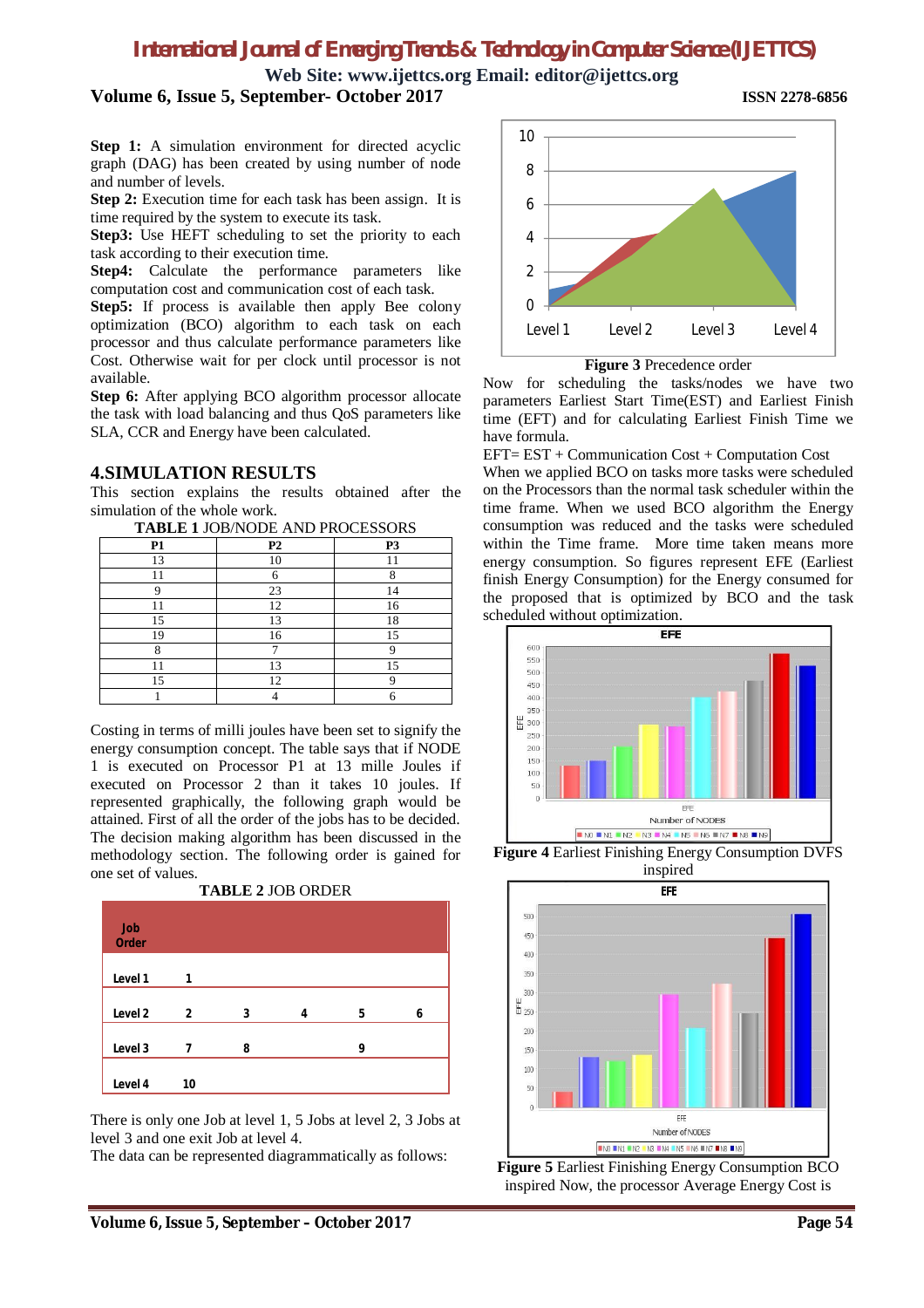**Web Site: www.ijettcs.org Email: editor@ijettcs.org Volume 6, Issue 5, September- October 2017 ISSN 2278-6856**



**Figure 6** Processor Average Energy Cost in milli joules

a) CCR (Computational Cost Ratio) = Total computed energy consumption by proposed algorithm/ Total energy consumed if all the jobs are scheduled at one processor only.

b) Make span= Total time consumed for the evaluation of all jobs.

c) Total consumed energy for the execution of all jobs.

### **5.CONCLUSION**

DAG was designed to solve multiprocessor complex problems and is quite an efficient algorithm. Even though, it is very significant, it requires some modifications into it and that what has been done in the proposed solution. The DAG overlooked the concept of dependency and in the proposed solution; the dependency diagram has been drawn. The entire framework has been designed to reduce the consumption of energy in the entire set. 10 different set of Job series has been taken to perform the proposed algorithm and it has been observed that the results are significant and almost identical. This proves that even if the situation changes, the proposed algorithm works well. Usage of Bee Colony Optimization (BCO) has improved the processor selection procedure and as a reflection of the improvement the energy consumption has looked consistent in all set of jobs. The entire framework has been evaluated over 3 set of parameters namely CCR, MAKESPAN and Total Energy Consumed.

The current framework provides great opportunity for the future research workers. The researchers may opt. Genetic Algorithm instead of BCO and see the effect. Usage of other swarm intelligence techniques like Cuckoo Search, Particle Swarm would be also interesting to observe.

#### **REFERENCES**

- [1] Chauhan N. and Saxena A., "A Green Software Development Lifecycle for Cloud Computing", IEEE's IT Pro, pp. 28-34,2013.
- [2] Elkington J., "Cannibals with forks: The triple Bottom Line of 21st century business", New Society Publishers, UK,1997.
- [3] Ellison D. , "Addressing Adaptation in the EU Policy Framework", Springer, E.C.H. (ed.),2010.
- [4] Epstein M. and Roy M., "Sustainability in Action: Identifying and measuring the key performance drivers", Long Range Planning Journal, Vol.34, pp. 585-604,2001.
- [5] Hedman J. and Henningsson S., "Three Strategies for Green IT", IEEE's IT Pro, pp. 54-57,2011.
- [6] Krikke J., "Recycling e-waste" The sky is the limit", IEEE's IT Pro, pp.50-55,2008.
- [7] Z. Li; S. Tesfatsion; S. Bastani; A. A. e. Hassan; E. Elmroth; M. Kihl; R. Ranjan, "A Survey on Modeling Energy Consumption of Cloud Applications: Deconstruction, State of the Art, and Trade-off Debates," in IEEE Transactions on Sustainable Computing , no.99, pp.1-1,2017.
- [8] K. Dhal, P. K. Pattnaik and S. C. Rai, "Critique of Some Fine-Grained Access Control Models in Cloud Computing Environment," International Conference on Information Technology (ICIT), Bhubaneswar, India, pp. 206-211,2016.
- [9] Q. Lei, Y. Jiang and M. Yang, "Evaluating Open IaaS Cloud Platforms Based upon NIST Cloud Computing Reference Model," IEEE 17th International Conference on Computational Science and Engineering, Chengdu, pp. 1909-1914,2014.
- [10]R. B. Bohn, J. Messina, F. Liu, J. Tong and J. Mao, "NIST Cloud Computing Reference Architecture," IEEE World Congress on Services, Washington, DC, 2011, pp. 594-596,2011.
- [11]P. Jain, A. Datt, A. Goel and S. C. Gupta, "Cloud service orchestration based architecture of OpenStack Nova and Swift," International Conference on Advances in Computing, Communications and Informatics (ICACCI), Jaipur, pp. 2453-2459,2016.
- [12]W. Tan, Y. Sun, L. X. Li, G. Lu and T. Wang, "A Trust Service-Oriented Scheduling Model for Workflow Applications in Cloud Computing," IEEE Systems Journal, Vol. 8, No. 3, pp. 868-878, Sept. 2014.
- [13]S. Ahmad, S. Paul and A. P. Singh, "Tokenization based service model for cloud computing environment," International Conference on Inventive Computation Technologies (ICICT), Coimbatore, pp. 1-7,2016.
- [14] M. U. Bokhari, Q. M. Shallal and Y. K. Tamandani, "Cloud computing service models: A comparative study," 3rd International Conference on Computing for Sustainable Global Development (INDIACom), New Delhi, pp. 890-895,2016.
- [15]K. Xue and P. Hong, "A Dynamic Secure Group Sharing Framework in Public Cloud Computing," IEEE Transactions on Cloud Computing, vol. 2, no. 4, pp. 459-470, Oct.-Dec. 1 2014.
- [16]R. SoaresBoaventura, K. Yamanaka, G. Prado Oliveira, E. Rodrigues Pinto and M. Braz de Andrade Maciel, "Methodology for statistical analysis comparing the algorithms performance: case of study in virtual environments in private cloud computing,"